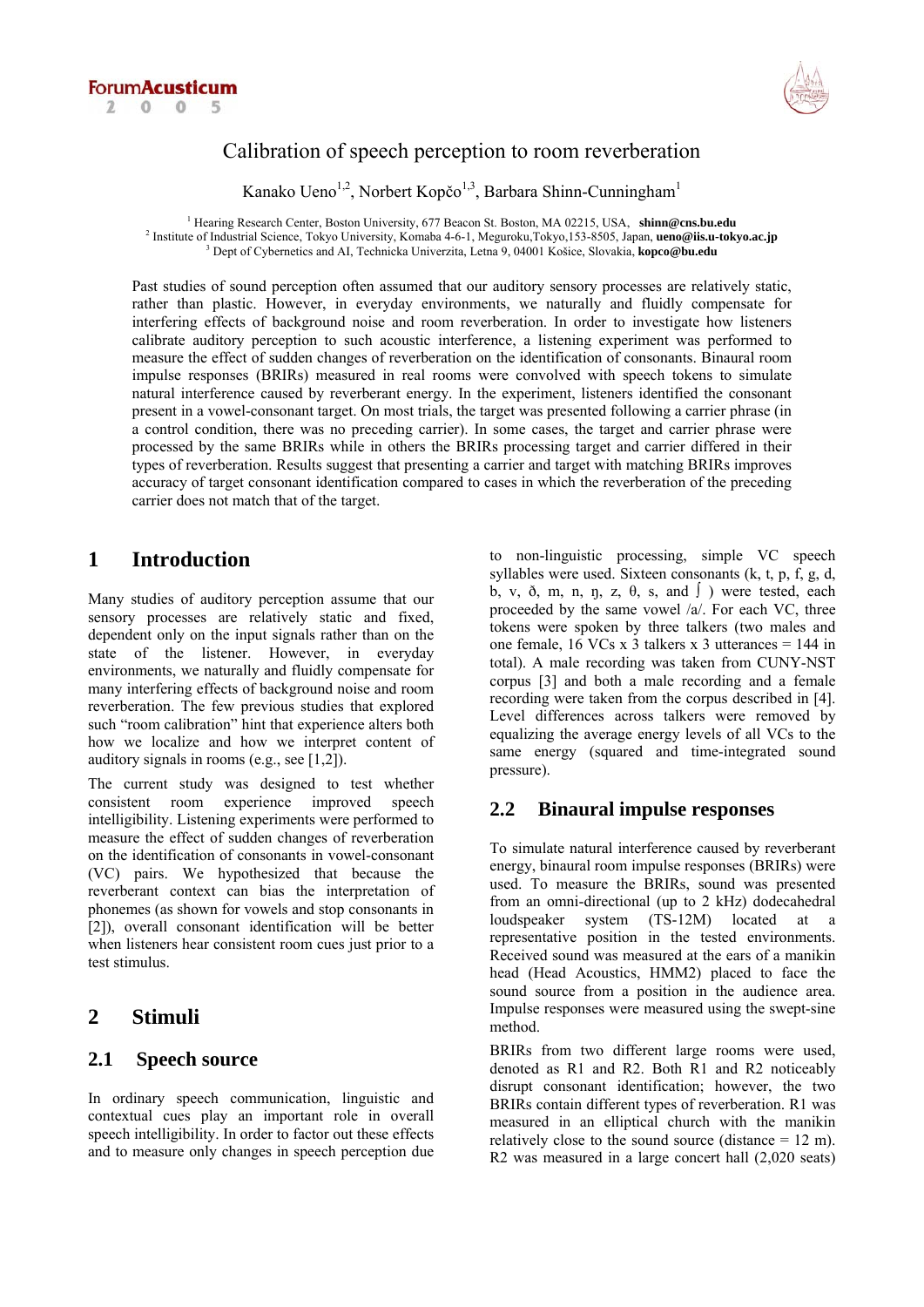with the manikin located in the second balcony, 33 m from the speaker system.

Figure 1 shows the acoustic properties of BRIRs. Early time-domain portions of the responses in one ear are shown in Fig. 1a. Because of its elliptic room shape, R1 has a large echo around 60 ms after the direct sound, seen prominently in the 500 Hz octave band. Fig. 1b shows that R1 has longer reverberation times  $(T_{60})$  than R2 in all frequencies. Fig. 1c shows that the ratio of the early energy (0-50 ms) to the late energy (beyond 50 ms),  $C_{50}$ , is lower in R1 than in R2, especially in the mid-frequency bands (250-1000 Hz). This analysis suggests that R1 should be more disruptive to speech than R2; however, the STI index [5] is similar for both settings (Fig. 1d).

The R1 BRIRs were also processed (by a 5-ms time window) to remove most reverberant energy, generating "pseudo-anechoic" (AE) BRIRs. The resulting three BRIRs (R1, R2, and AE) were equalized for overall energy.

#### **2.3 Presentation of the stimuli**

Speech tokens were convolved with the different BRIRs at a 25 kHz sampling rate to generate binaural reverberant stimuli. Test signals were presented from MATLAB through a D/A converter (TDT RP2) and headphone amplifier (TDT HB7) driving insert headphones (Etymotic Research, ER1) at a comfortable listening level (adjusted by the experimenter). All tests were conducted in a sound treated room.

# **3 Experiment 1**

#### **3.1 Design**

Figure 2 illustrates the design of the stimuli. On all trials, listeners were instructed to report the consonant in the final VC pair presented in the trial. On most trials, a carrier consisting of other VC syllables preceded the target (in the control condition, there was no preceding carrier). VCs within a trial were separated by an inter-stimulus interval of 0.8 s. The number of VCs preceding the target could be zero, two, or four; in order to encourage listeners to actively attend to the target, these different-length trials were randomly ordered within each session.



Figure 2: Composition of stimuli



Figure 1: Acoustic properties of BNIRs

In some trials, the target and carrier were convolved with the same BRIRs ( $Re v_C = Re v_T$ ) while in others the target and carrier were processed by different BRIRs  $(Rev_C \neq Rev_T)$ . Each subject performed roughly 200 trials with carrier-target reverberation matching (half with R1 as the target, half with R2), 300 trials with unmatching reverberation (half with R1 as the target, half with R2), and 150 control trials (a third each with R1, R2, and AE targets; see Table 1). Within each trial, all VCs were taken from the same talker, who was randomly selected. All stimuli (15 x  $48 = 720$  trials in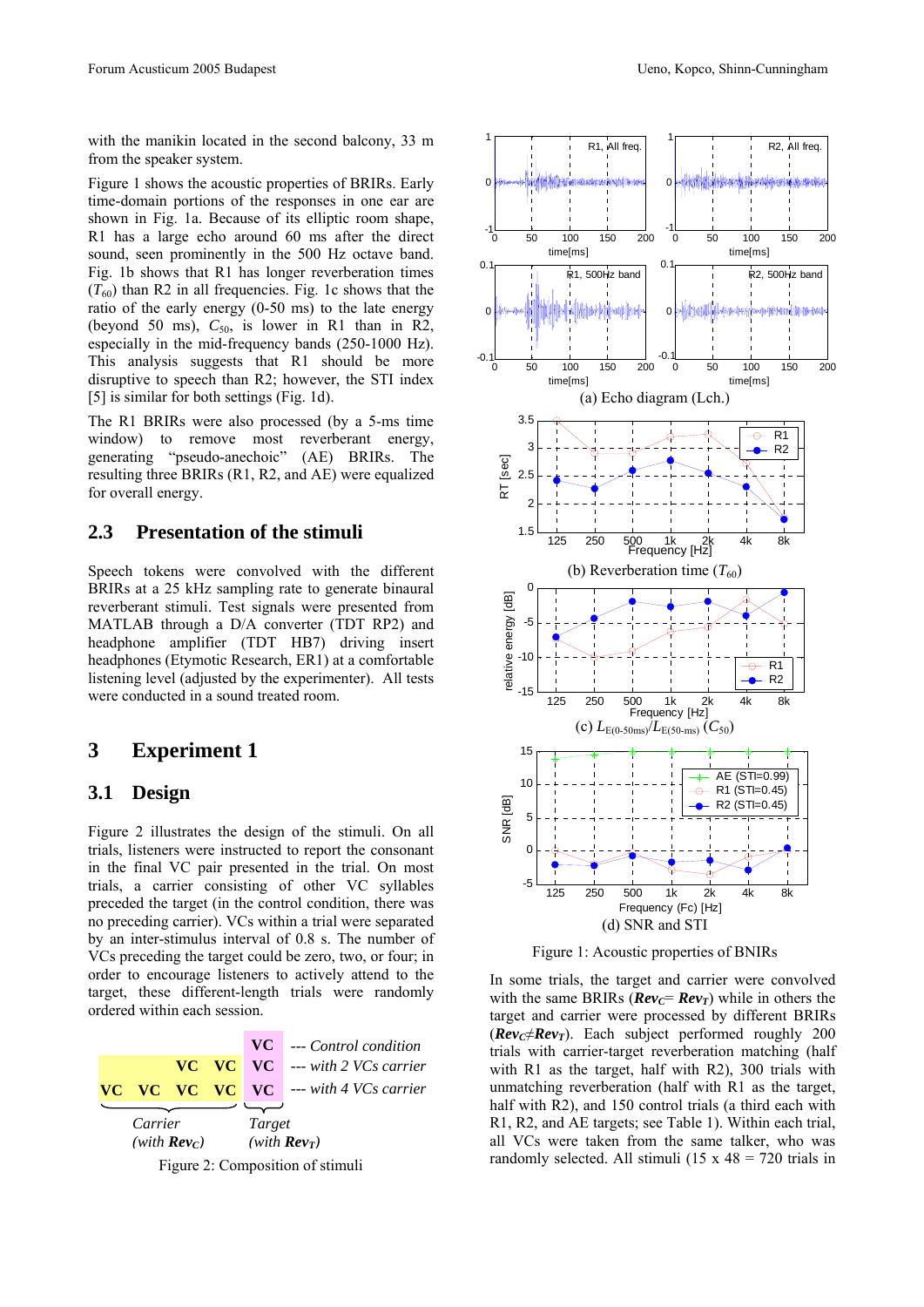total) were blocked into 3 sessions (240 trials each) that took approximately 30 minutes to complete. On each trial, the subject indicated the perceived target VC by clicking with a computer mouse on one of 16 graphical buttons labeled with the VCs.

Table 1: Number of trials for each condition in Exp.1. Matched reverberation condition ( $Rev_C=Rev_T$ ) were highlighted.

|                            |     | $Rev_T$ |      |    |
|----------------------------|-----|---------|------|----|
|                            |     | R1      | R2   | AЕ |
| No carrier (control cond.) |     | 48      | 48   |    |
| $Re v_C$                   | R1  | 48x2    | 48x2 |    |
| $(2 \text{ and } 4VCs)$    | R2  | 48x2    | 48x2 |    |
|                            | A E | 48x2    | 48x2 |    |

### **3.2 Results**

Fourteen native English speakers with normal hearing participated in the experiment. Percent-correct identification scores were calculated for each condition and subject. Large individual differences were seen. To test for significance of the results, an independent groups one-way ANOVA (with condition as the factor) was performed. The result showed that differences across conditions were highly significant  $(p<0.001)$ . The significance of differences between pairs of conditions was tested by multiple comparisons of condition means. Figure 3 shows the result of these pair-wise comparisons, with error bars showing 95% confidence intervals. Performance for anechoic VCs (AE), whose mean was 93.5% and significantly different from all of the other conditions, is excluded. Matched reverberation conditions, which we hypothesized would produce better performance due to the benefit of room calibration, are highlighted in Fig. 3.



Across all conditions in which the target was R1  $(Rev_T = R1)$ , there were no significant differences. On the other hand, some significant differences were found when R2 was the target  $(Rev_T = R2)$ . Specifically, when R2 was the target, the effect of carrier reverberation depended on the number of VCs in the carrier (2 VCs or 4 VCs). With 2 VCs in the carrier, performance with matched reverberation  $(Rev_C=Rev_T=R2)$  was significantly higher than both of the unmatched conditions ( $\text{Rev}_{\text{C}}$ =AE and R1), supporting our original hypothesis that matched reverberation can improve speech intelligibility. On the other hand, with 4 VCs in the carrier, there were no significant effects of carrier reverberation.

# **4 Experiment 2**

We hypothesized that the inconsistent results in Experiment 1 might have been caused by subjects using different listening strategies when the carrier was long (four VCs) compared to when it was short and listeners did not know which VC was the target until after the presentation ended (two VCs). In order to both confirm the effects seen in Experiment 1 and determine if the random-length trial influenced results, a second experiment was conducted.

### **4.1 Design**

We focused on the cases where significant differences were seen in Experiment 1 and held the number of VCs in the carrier fixed throughout blocks of trials. To reduce "wasted" test time, six of the original consonants (k, t, n, z, s and  $\int$ ) were not presented as the target, as they were nearly perfectly identified in Experiment 1 (percent-correct was higher than 90% in all conditions). However, the same graphical interface with 16 buttons was used to collect subject responses (i.e., subjects were allowed to respond with a target consonant that was never presented). Reverberation of the target was fixed to R2 ( $Rev_T$ =R2); the carrier could be AE, R1, or R2. The carrier VCs could be any of the 16 original VCs (i.e., they were not restricted to the 10 more difficult VCs).

This design resulted in a total of 30 tokens (10 VCs x 3 talkers) for each of three carrier-reverberation conditions ( $\mathbf{Rev}_{\mathcal{C}} = \mathbf{AE}, \mathbf{R1}, \text{ and } \mathbf{R2}$ ) and each of two carrier lengths (2 VCs or 4 VCs). Within each block, 90 trials (30 tokens x 3 conditions) were repeated twice in random order. Each block of 180 trials took approximately 20 - 25 min. The order of the two blocks was randomly assigned for each subject.